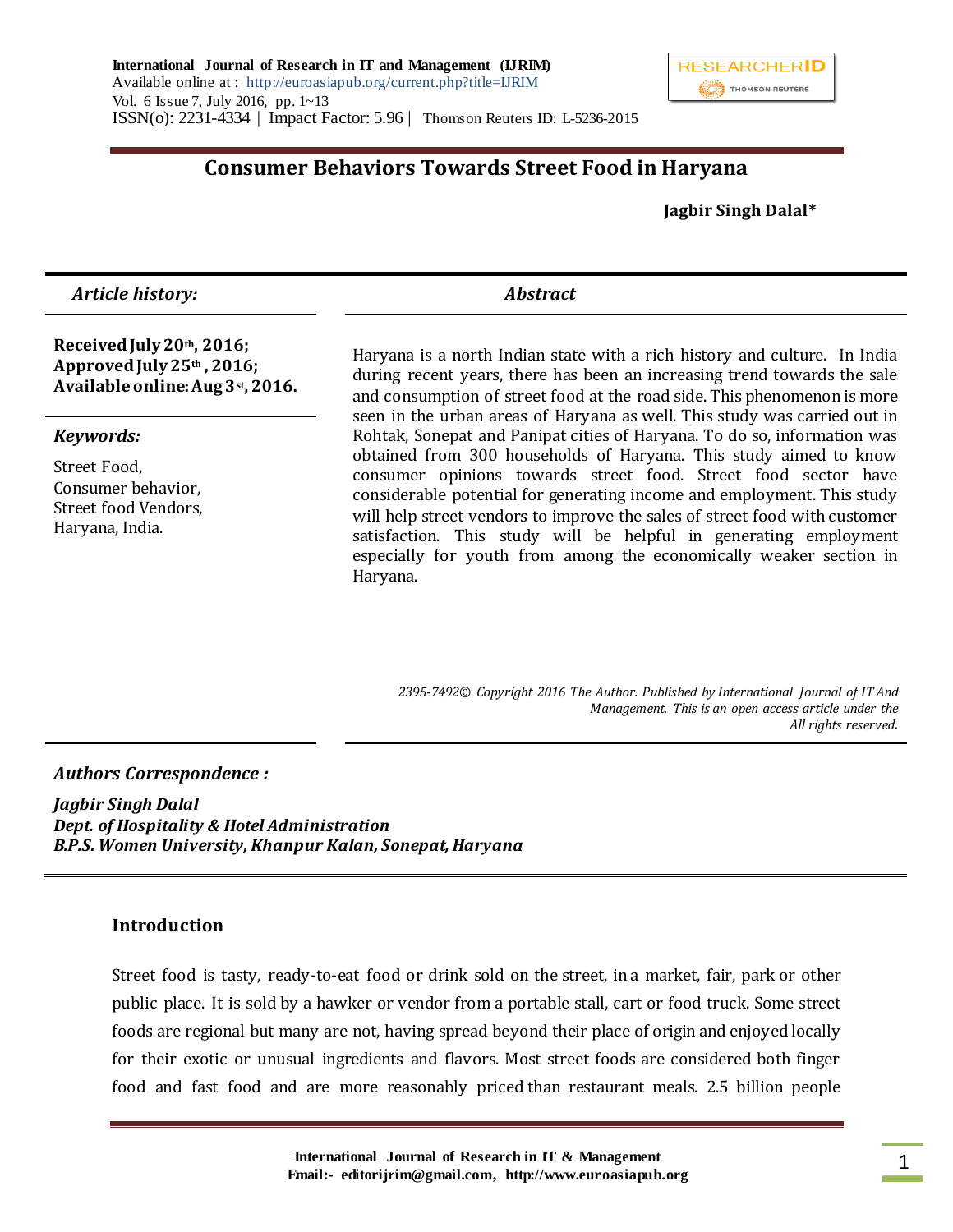worldwide eat street food every day, according to a 2007 Food and Agriculture Organization study. India is a country in [South Asia.](https://en.wikipedia.org/wiki/South_Asia) It is the largest country by area, the [second-most populous](https://en.wikipedia.org/wiki/List_of_countries_by_population) country (with over [1.2 billion people\)](https://en.wikipedia.org/wiki/Demographics_of_India), and the most populous [democracy](https://en.wikipedia.org/wiki/Democracy) in the world. Bounded by the [Indian Ocean](https://en.wikipedia.org/wiki/Indian_Ocean) on the south, the [Arabian Sea](https://en.wikipedia.org/wiki/Arabian_Sea) on the south-west, and the [Bay of Bengal](https://en.wikipedia.org/wiki/Bay_of_Bengal) on the south-east.

Haryana is a north Indian state with an undoubtedly rich history and culture. The economic growth of Haryana has been exemplary since its creation as a separate State. The State economy grew at a growth rate higher than the Indian economy during most of the period. Though, Haryana is geographically a small State, the contribution of the State in the National Gross Domestic Product is nearly 3.5%.The Current Economy size (State GDP) is of the order of Rs. 4.35 lakh crore (US\$ 67 billion), with State GDP growth rate of 7.8% and Per Capita Income (current prices) of Rs. 1,47,076 (US\$ 2,260). In Indian food service marketing Street food categorized under unorganized food sector.

In Maharashtra, urban street food vendors are provided licenses on terms and conditions similar to regular eating establishments. The Corporation of Chennai has prescribed certain guidelines for urban street food vendors and collects an annual license fee from them. However, in most other Indian cities, no control is exercised over street food vendors by government authority. People enjoy street food for a number of reasons: for a quick, inexpensive bite on the run, to sample flavorful local or exotic food in a social setting, to experience new ethnic cuisines, and to support entrepreneurs, small food businesses and local vendors.Street food is ready-to-eat food and beverages prepared and sold by vendors and hawkers in public places especially in streets and other similar public places such as schools, hospitals, railway stations, bus terminals, shopping centers, etc. at reasonable prices.

The street food sector is said to be on the rise in the developing world, going along with the rapid urbanisation (Food and Agriculture Organization (FAO)/ World Health Organization (WHO), 1996; Sharmila, 2011).

## **Street Food Vendors:**

Street vendors are an integral part of urban economies around the world, offering easy access to a wide range of goods and services in public spaces. They sell everything from fresh vegetables to prepared foods. Many studies have examined the characteristics of vendors and have found that street food vendors do not form a homogenous group, but differ according to various socioeconomic and demographic criteria and, in some locations, fall into identifiable groupings. In terms of mode of selling, vendors can be broadly classified into stationary and ambulatory. Equity Policy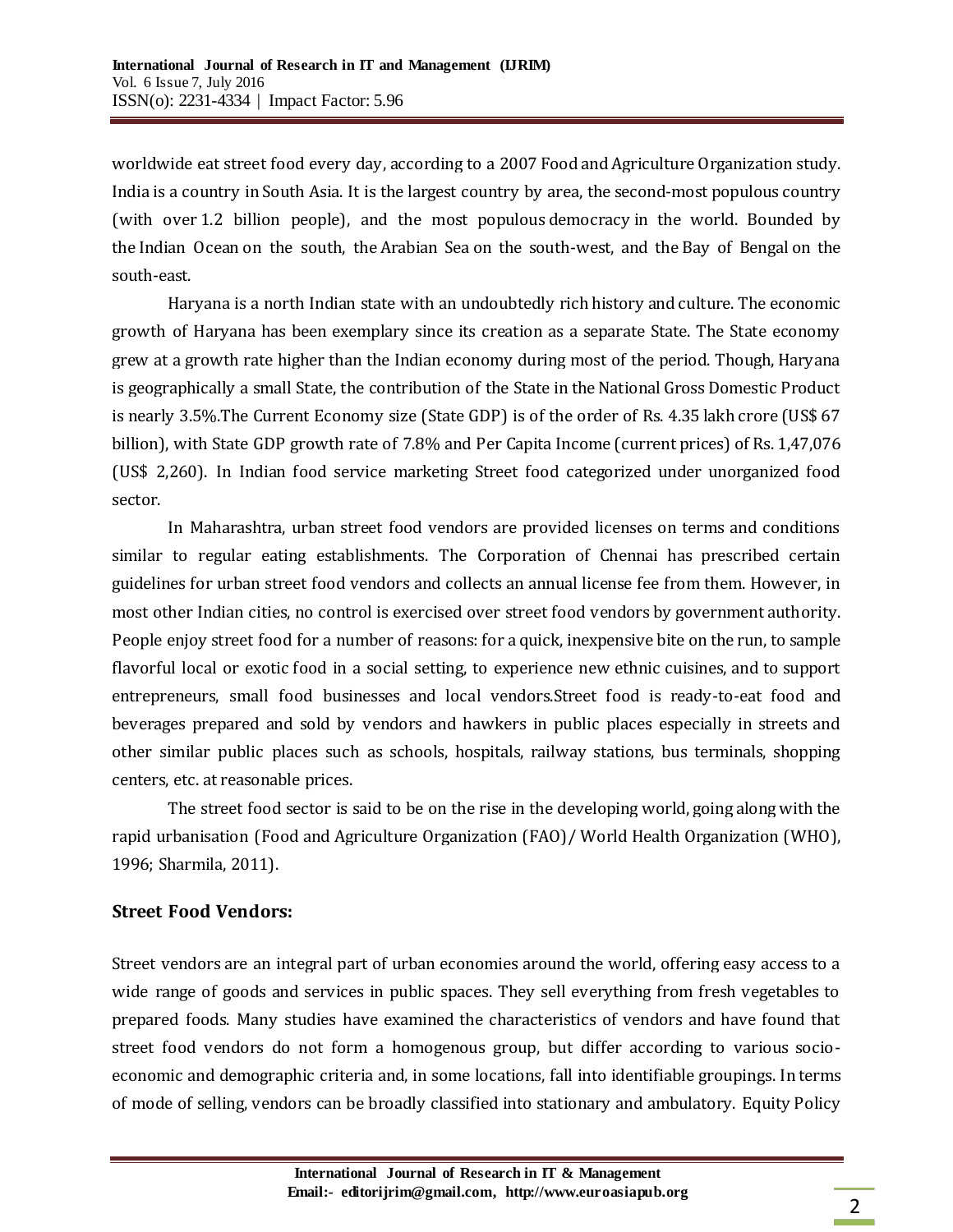Center (EPOC) found that stationary vendors, who sold their wares from small stalls, kiosks, pushcarts, and so forth, were the predominant type in most of the countries they studied (Powell et al. 1990). Most vendors operate from selected strategic locations, including bus and train stations, markets and shopping areas, commercial districts, outside schools and hospitals, residential suburbs, factories, and construction sites. In some places, it appears that vendors have a regular clientele (Nasinyama 1992).

#### **Business opportunities as street food:**

Unlike most other business opportunities, street trading offers the ordinary individual a realistic chance to start their own business for a reasonable investment, very few restrictions, low overheads and little, if any specialist knowledge, skills or experience.

## **Popular Street food in Haryana:**

Street food has large rage of food items in there list from many countries and have different origins. Popular Street Foods served in Haryana are:



## **Figure 1: Popular street foods in Haryana**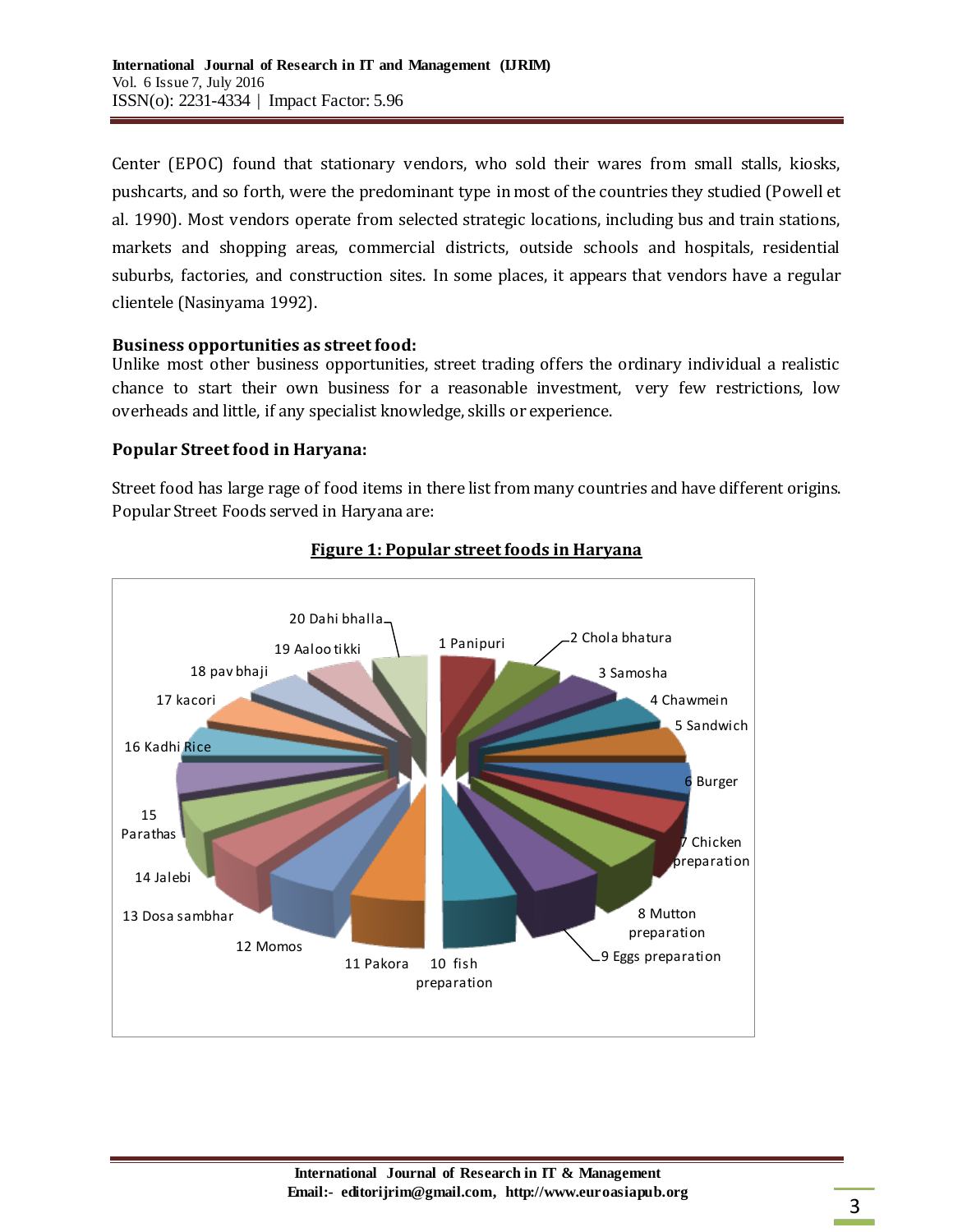Panipuri is a common street snack in several regions of the [Indian Subcontinent](https://en.wikipedia.org/wiki/Indian_Subcontinent). In East India, it is known as Phuchhka. It consists of a round, hollow [puri](https://en.wikipedia.org/wiki/Puri_(food)), fried crisp and filled with a mixture of flavored water (pani), [tamarind](https://en.wikipedia.org/wiki/Tamarind) chutney (Chutney is a sauce in the cuisines of the [Indian](https://en.wikipedia.org/wiki/Indian_subcontinent)  [subcontinent](https://en.wikipedia.org/wiki/Indian_subcontinent) that can vary from a tomato relish to a ground peanut garnish or a yoghurt, cucumber and mint dip.), [chili,](https://en.wikipedia.org/wiki/Chili_powder) [chaat masala,](https://en.wikipedia.org/wiki/Chaat_masala) [potato,](https://en.wikipedia.org/wiki/Potato) onion and chickpeas.

**Bhatura Chole** is a combination of [chana masala](https://en.wikipedia.org/wiki/Chana_masala) (spicy chick peas) and fried bread called [bhatoora](https://en.wikipedia.org/wiki/Bhatoora) (made of [maida flour\)](https://en.wikipedia.org/wiki/Maida_flour) from India. It is a heavy breakfast and served with onions, carrot pickle, green chutney and [achaar.](https://en.wikipedia.org/wiki/Indian_pickle)

**Aloochaat or aluchaat**is the name of a [street food](https://en.wikipedia.org/wiki/Street_food) item made in [North India](https://en.wikipedia.org/wiki/North_India). It is prepared by frying [potatoes](https://en.wikipedia.org/wiki/Potato) in oil and adding spices and [chutney](https://en.wikipedia.org/wiki/Chutney). The word "aloo" means [potatoes](https://en.wikipedia.org/wiki/Potato) in Hindi and the word "[chaat](https://en.wikipedia.org/wiki/Chaat)" is derived from Hindi word chatna which means tasting.

**Pavbhaji** is a [fast food](https://en.wikipedia.org/wiki/Fast_food) dish from [Maharashtra,](https://en.wikipedia.org/wiki/Maharashtra) consisting of a thick vegetable curry usually prepared in butter and served with a soft bread roll.

**Kachori** is a spicy snack popular in India, Pakistan and other parts of South Asia. It is also common in places with [South Asian diaspora,](https://en.wikipedia.org/wiki/South_Asian_diaspora) such as [Trinidad and Tobago,](https://en.wikipedia.org/wiki/Trinidad_and_Tobago) [Guyana,](https://en.wikipedia.org/wiki/Guyana) and [Suriname.](https://en.wikipedia.org/wiki/Suriname) Alternative names for the snack include Kachauri, Kachodi and Katchuri

**Paratha** is a flatbread that originated in the [Indian Subcontinent.](https://en.wikipedia.org/wiki/Indian_Subcontinent) It is still quite prevalent in the north of India, where wheat is grown and is the traditional staple of the area. Paratha is an amalgamation of the words parat and [atta](https://en.wikipedia.org/wiki/Atta_flour) which literally means layers of cooked [dough.](https://en.wikipedia.org/wiki/Dough)

**Dosa Sambar:** Dosa is a kind of pancake made from a [fermented](https://en.wikipedia.org/wiki/Fermentation_(food)) [batter](https://en.wikipedia.org/wiki/Batter_(cooking)). Its main ingredients are [rice](https://en.wikipedia.org/wiki/Rice) and [urad beans.](https://en.wikipedia.org/wiki/Urad_(bean)) Dosa is part and parcel of the [South Indian](https://en.wikipedia.org/wiki/South_India) diet and popular all over the Indian subcontinent. Traditionally, Dosa is served hot along with [Sambar](https://en.wikipedia.org/wiki/Sambar_(dish)) and [Chutney.](https://en.wikipedia.org/wiki/Chutney) **Sambar**, also spelt *sambhar*, is a [lentil-](https://en.wikipedia.org/wiki/Lentil)based vegetable [stew](https://en.wikipedia.org/wiki/Stew) or chowder based on a [broth](https://en.wikipedia.org/wiki/Broth) made with [tamarind.](https://en.wikipedia.org/wiki/Tamarind) 

**Jalebi** is a fried sweet made from maida flour. Jalabies are known as celebration sweet in India. In ancient India, people use to make & distribute Jalebies during weddings, child-birth, victory etc. In present India it is still known to be part of celebration. However the Jalebies are evolved from just a celebration sweet to an extremely popular Indian sweet, savored across India and Indian subcontinent, from streets to 5-Star Hotels.

**Chicken preparation**[: Chicken Curries,](http://simpleindianrecipes.com/Chicken.aspx#ChickenGravy) Chicken rolls, Tava Chicken, Chilly [Chicken,](http://simpleindianrecipes.com/Chicken.aspx#ChickenSide) [Chicken](http://simpleindianrecipes.com/Chicken.aspx#ChickenEntree)  [biryani,](http://simpleindianrecipes.com/Chicken.aspx#ChickenEntree) [Chicken Soups](http://simpleindianrecipes.com/Chicken.aspx#ChickenSoup) etc. are usually served at street food stalls in Haryana.

**Pakoras** are created by taking one or two ingredients, such pakoras are prepared by taking one or two ingredients [onion,](https://en.wikipedia.org/wiki/Onion) [eggplant,](https://en.wikipedia.org/wiki/Eggplant) [potato,](https://en.wikipedia.org/wiki/Potato) [spinach,](https://en.wikipedia.org/wiki/Spinach) [plantain,](https://en.wikipedia.org/wiki/Plantain_(cooking)) [paneer,](https://en.wikipedia.org/wiki/Paneer) [cauliflower,](https://en.wikipedia.org/wiki/Cauliflower) [tomato,](https://en.wikipedia.org/wiki/Tomato) or chili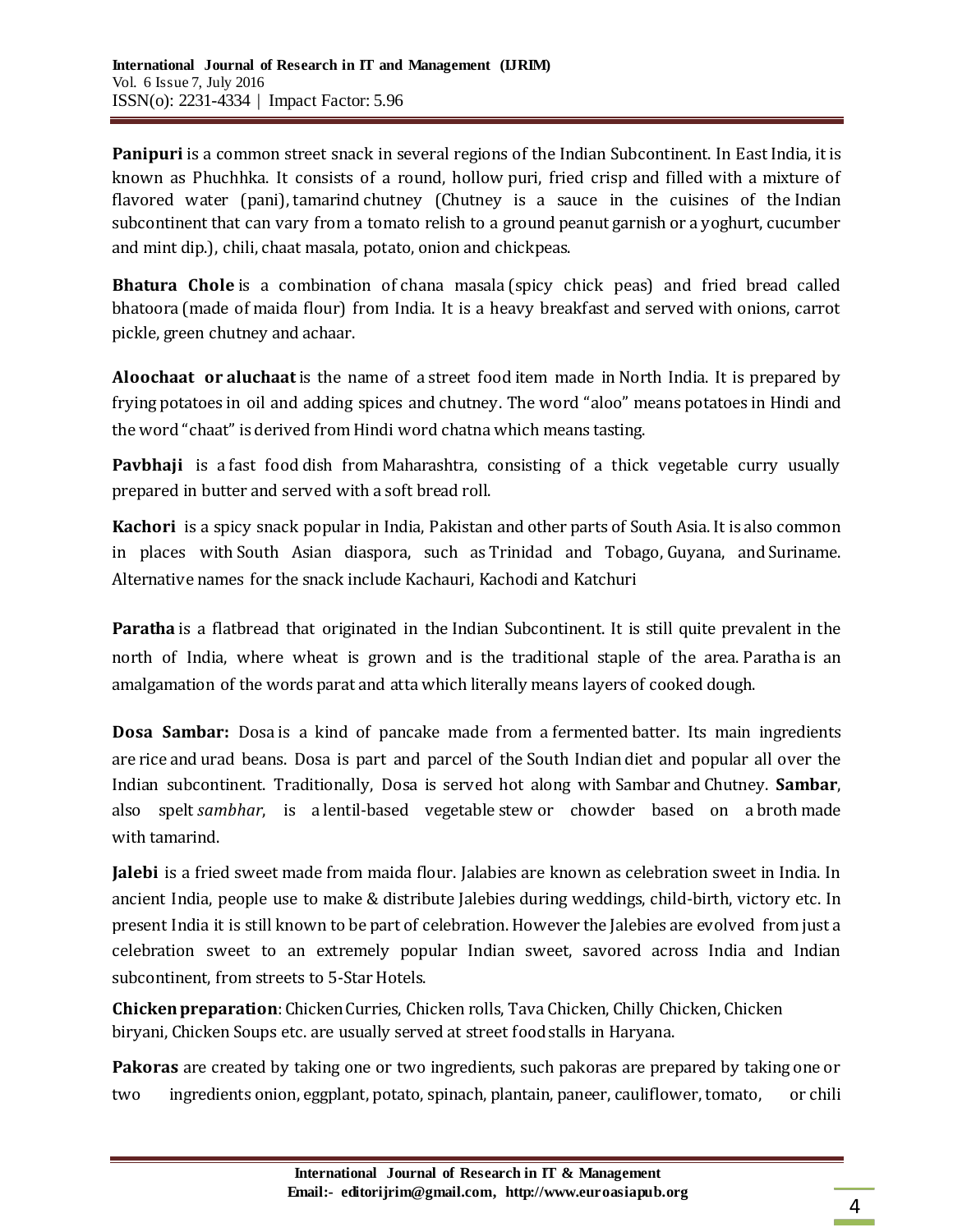[pepper.](https://en.wikipedia.org/wiki/Chili_pepper) They are also occasionally prepared with [bread,](https://en.wikipedia.org/wiki/Bread) [fish,](https://en.wikipedia.org/wiki/Fish_as_food) or [chicken](https://en.wikipedia.org/wiki/Chicken_(food)). They are dipped in a batter made from [gram flour](https://en.wikipedia.org/wiki/Gram_flour) and then deep-fried. The most popular varieties include pyaaz pakora, made from onion, and aloo pakora, made from potato. Other variations include paalak pakora, made from spinach, and paneer pakora, made from [paneer](https://en.wikipedia.org/wiki/Paneer) (soft cottage cheese). When onions, on their own, are prepared in the same way, they are known as onion [bajji](https://en.wikipedia.org/wiki/Bajji) and are usually complemented with [tamarind](https://en.wikipedia.org/wiki/Tamarind) [chutney,](https://en.wikipedia.org/wiki/Chutney) [brown sauce,](https://en.wikipedia.org/wiki/Brown_sauce) or [ketchup.](https://en.wikipedia.org/wiki/Ketchup)

**Samosa** is a popular snack originally from Central Asia. It is famous in the. Its size and consistency may vary, but typically it is distinctly triangular or [tetrahedral](https://en.wikipedia.org/wiki/Tetrahedron) in shape. Indian samosas are usually vegetarian, and often accompanied by a [mint sauce](https://en.wikipedia.org/wiki/Mint_sauce) [chutney.](https://en.wikipedia.org/wiki/Chutney)

**Fish Preparation**: Fish pakoras, fish curry, fish roll, grilled fish are most commons in Haryana.

**Burger** is a kind of sandwich consisting of a bun, fried potato layers, and often other ingredients such as cheese, onion slices, tomato slices, sauces, cabbage leaves often used, veg burger is popular and served with chutney and tomato ketchup in Haryana.

**Mutton preparation:** Mutton curry, mutton biryani, mutton keema are most common served by street food vendors in Haryana.

**Egg Preparation:** Egg Curry, Eggs fry, Omelet, Eggs biryani are usually eaten by consumers in Haryana.

**Chowmien** is a Chinese-style dish of fried noodles with shredded meat or seafood and vegetables. The dish is popular throughout the [Chinese diaspora](https://en.wikipedia.org/wiki/Chinese_diaspora) and appears on the menus of Chinese restaurants. It is particularly popular in the United States, Britain, Nepal, and India.

**Sandwiches** are a popular type of lunch food, taken to work, school are eaten as part of a [packed](https://en.wikipedia.org/wiki/Packed_lunch)  [lunch.](https://en.wikipedia.org/wiki/Packed_lunch) The bread can be used plain, or it can be coated with one or more [condiments](https://en.wikipedia.org/wiki/Condiment) such as [mayonnaise](https://en.wikipedia.org/wiki/Mayonnaise) or [mustard](https://en.wikipedia.org/wiki/Mustard_(condiment)) to enhance the flavours and texture.

**Momo** is a type of steamed bun with some form of filling. Momo has become a traditional delicacy in Nepal,

**Kadhi Rice** or Kadhi chawal is a popular, rice based dish from India. There are several variations of this food that can be found in states such as [Delhi,](https://en.wikipedia.org/wiki/Delhi) [Haryana,](https://en.wikipedia.org/wiki/Haryana) [Uttar](https://en.wikipedia.org/wiki/Uttar_Pradesh)  [Pradesh,](https://en.wikipedia.org/wiki/Uttar_Pradesh) [Punjab,](https://en.wikipedia.org/wiki/Punjab,_India) [Rajasthan](https://en.wikipedia.org/wiki/Rajasthan) and [Gujarat.](https://en.wikipedia.org/wiki/Gujarat) The meal consists of besan (gram flour), yogurt and spices.

**Dahi Bhalla** or Dahi Vada is a popular snack in India. It is prepared by soaking [vadas](https://en.wikipedia.org/wiki/Vada_(food)) (fried flour balls) in thick [dahi](https://en.wikipedia.org/wiki/Yogurt)(yogurt).

## **Review of literature:**

Chakravarty and Canet (1996), study on "Street Foods in Calcutta" was based on 911 consumers of street foods and 300 street food vendors in four locations in Kolkata namely the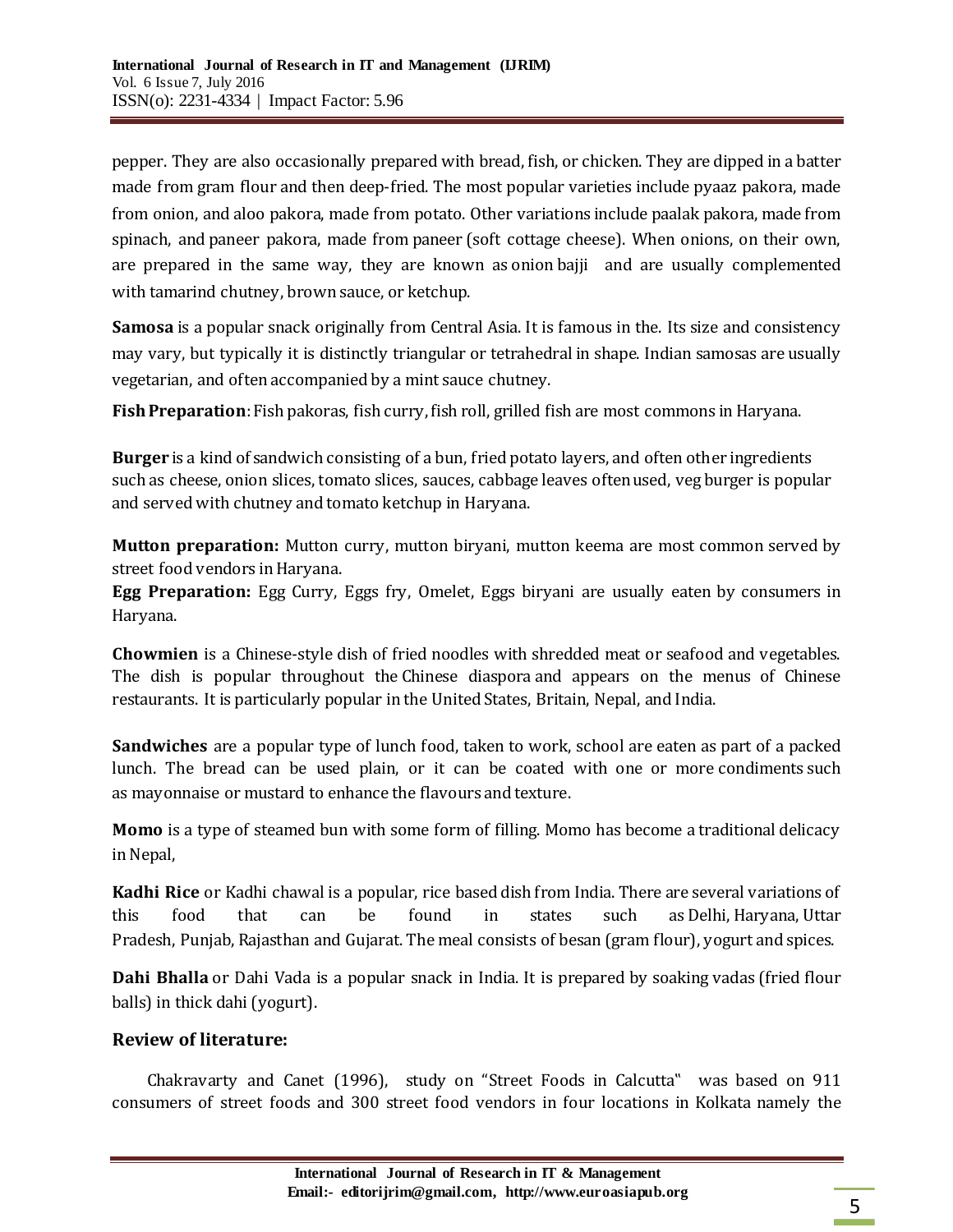College Square, the Sealdah area, Dalhousie Square and the Gariahat shopping and residential area. The study found that about 33% of the consumers purchased foods on a daily basis and spent ` 40 to ` 400 per month on street foods. It revealed that a sizeable number of vendors were commuters. They often carried their wares by train, travelling distances of 25 to 30 kilometres on a d residence. About 79.6% were not members of any street vendor union. About 44.4% were willing to move to hawking zones but expected a proper location.

Sharit Bhowmik (1999), "Urban Responses to Street Trading: India" was a survey conducted on seven cities in India namely Mumbai, Ahmedabad, Kolkata, Imphal, Patna and Bhubaneshwar. The study found that except in Kolkata, all other municipalities have provisions for providing licenses for street vending. In cities that have provisions for issuing licenses, municipal authorities were most reluctant to issue them, or the provisions were such that it makes it almost impossible for most vendors to avail licenses. Most of the female street vendors in these cities were subjected to all forms of harassment by the police and the municipal authorities as they do not process licenses.

Sharit Bhowmik (2001) a study on "Hawkers and the Urban Informal Sector: A Study of Street Vending in Seven Cities" was based on 2100 street vendors from Mumbai, Ahmedabad, Calcutta, Imphal, Patna, Bhubaneswar and Bangalore. It studied the problems of street vendors in urban areas. It found common features in all the seven cities. They were persecuted by the municipal authorities and the police. The situation of Patna was worst where bribery was high. The working condition of the hawkers was very poor and most lead a very hard life. They worked for more than 10 hours a day to earn a meager income.

India Centre for Human Rights and Law (2003) studied the problems of blind street vendors at railway stations in Mumbai through its paper on "Disability and Right to Employment". The study based on 315 blind street vendors revealed that majority of them were blind from their childhood and most of them were educated up to 9th standard, Most of them were more than 10 years in trade and experienced a fall in income during monsoon due to unfavorable weather. Many sold several goods according to season. Most of them preferred to sell in local trains and rail over bridges. About 56.83% were aware of government schemes and its accessibility. Most of them have chosen this employment option as they had no other job available in private and public sector.

Ayeh Solomon, Bettie Emefa, Rudith Sylvana King and Isaac Decardi – Nelson (2007), in their paper on Street Vending and the use of Urban Public Space in Kumasi, Ghana" studied the reasons for choosing the particular location for vending. The study revealed that availability of customers, cost effectiveness and limited options were the main reason for choosing the location.

#### **Consumer behavior:**

Consumers are the clients who buy the products or services. Their buying behavior is individualistic and is dependent on the customer and his environment, be it their income, perceptions, fads and fancies, social status, culture etc. So, there is every necessity for the marketers to clearly understand the decision making and consumer buying behavior. Loudon and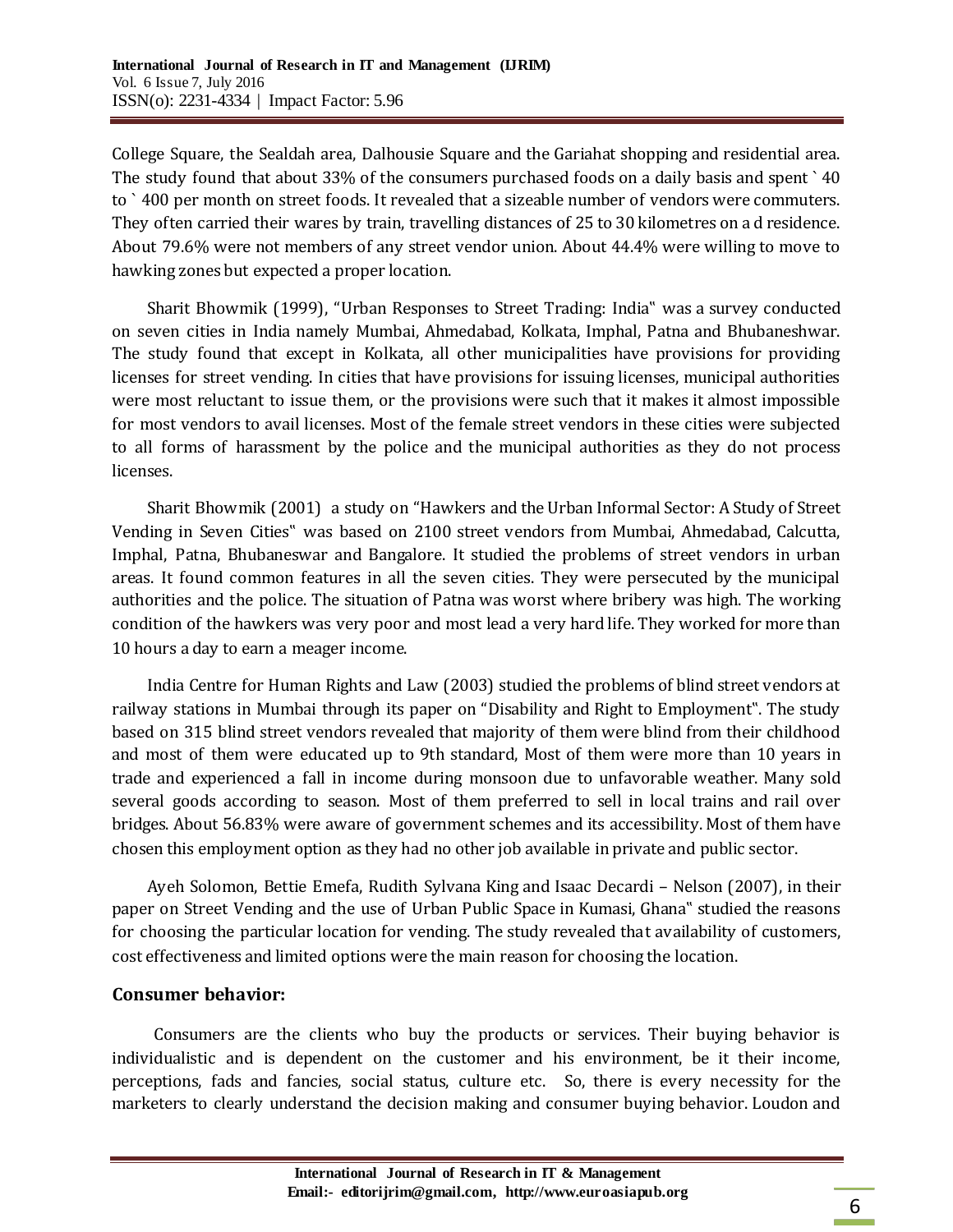Delia Bitta define consumer behavior as the decision making process and physical activity involved in acquiring, evaluating, using and disposing of goods and services (Baker, 2000).

The buying decision of the consumer starts with an internal desire or an intention. Then, he gathers data in this regard and searches for the available options to decide on the final solution, considering the various factors. The marketers need to understand the psychological condition of the consumers, their decision process and come to terms with the fact that friends, family and surroundings play an important role in such decisions. The discipline of marketing is based on consumer behavior and aims to create higher customer value than the competitors. Customer value is the difference between the total benefit that the customer accrues from the product and the sum of all the costs that the customer pays to own the product or service. Product decisions such as pricing, promotional strategies, adding new products to the line and packaging should be consistent with the buying intentions and behaviors of the consumers (Khan, 2007).

## **Contribution in Indian food service Market:**

Indian food service industry is estimated to be nearly worth USD 41.3 billion and is growing at a healthy compound annual growth rate (CAGR) of 11% .the organized food service industry is worth \$ 13.79 bn (approx. 33% of total Indian Food Service Industry) and growing at 17%.

The Food & beverage (F& B) food service sector in India comprises two distinct market segments:

- A. **Organized**: Chain and licenced standalone players across quick service restaurants, full service casual and fine dining restaurants, hotels, bars and lounges, cafes and frozen desert formats.
- B. **Unorganized**: Road side vendors, food carts, Dhabas (Road side restaurants serving as truck stops and serving Indian cuisine), street stalls, halwai (sweet shops) etc.

| Category    | <b>Current Market Share</b> | CAGR      | <b>Expected Market Share</b> |
|-------------|-----------------------------|-----------|------------------------------|
|             |                             |           | by 2017                      |
| Organized   | 30%                         | 12-14%    | 45%                          |
| Unorganized | 70%                         | $8 - 10%$ | 55%                          |

 **Source:**d'Essence hospitality advisory

## **Initiatives taken by the Government:**

Haryana Tourism Corporation: Hunar Se Rozgar Tak (HSRT)

The Ministry of Tourism, Government of India has granted permission to Haryana Tourism Corporation for conducting 'Hunar Se Rozgar Tak' training scheme at its various tourist complexes. A Government of India initiative to promote skill development in various trades, Hunar Se Rozgar Tak (HSRT) is aimed at empowering the youth from among the economically weaker section. Courses in Food Production and F&B Services will be conducted under this scheme. The courses will be managed by the Officer In charges of the concerned Tourist Complexes. This is a free course of the Government of India. A skill test is conducted at the end of the course. Those who pass the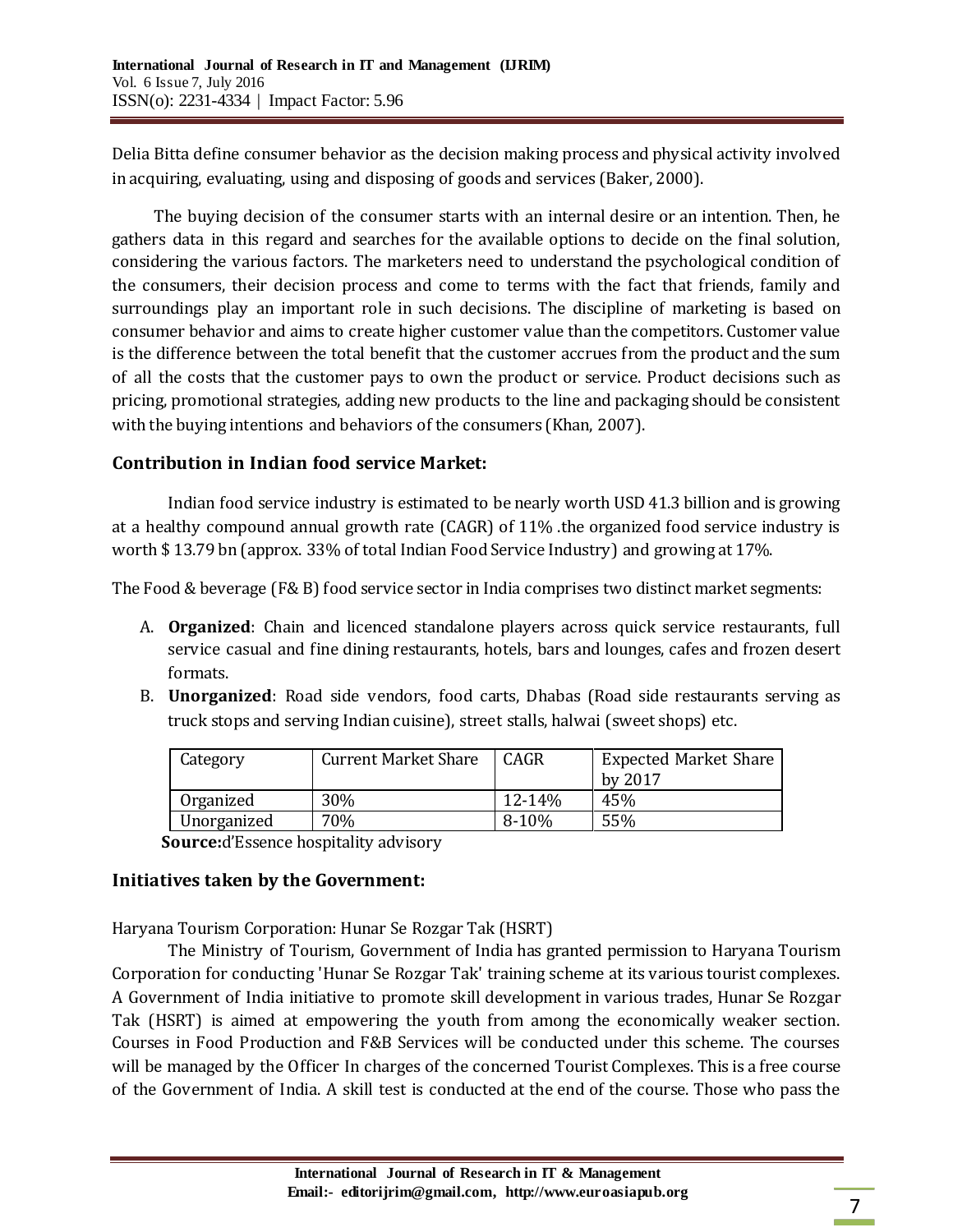skill test will be awarded the Certificate. Tool kit, Uniform, Stipend @ Rs. 2000/- for Food Production and @ Rs.1500/- for F&B Services will be given to the students, besides free lunch. The course and certificate are well recognized. Those who successfully complete the course have an opportunity to get employment in hotel and catering establishments across the country and abroad.

Ministry for Health & Family Welfare, Govt. of India:

[Food Safety](http://www.business-standard.com/search?type=news&q=Food+Safety) and Standards Authority of India (FSSAI) yesterday launched 'Clean Street Food' project to raise the safety standards of foods sold on streets across New Delhi by training 20,000 roadside vendors on aspects of [health](http://www.business-standard.com/search?type=news&q=Health) and hygiene, in the first phase. As part of project Clean Street Food, [FSSAI](http://www.business-standard.com/search?type=news&q=Fssai) will partner with the Ministry of Skill Development & Entrepreneurship to train street food vendors at more than 40 centres across Delhi under the Recognition of Prior Learning (RPL) category of the Government's flagship skills training scheme- Pradhan Mantri Kaushal Vikas Yojana (PMKVY).

As street food forms an integral part of our society, the project which shall upgrade the skills of the street food vendors will also contribute to preventive and promotive health," he added. (J P Nadda, Minister for Health & Family Welfare, Govt. of India)

## **Research Methodology:**

It is a mixed research design comprising of qualitative as well as quantitative research. To do so, both primary and secondary data has been collected and examined. A semi structured interviews of 300 respondents of Haryana were conducted on a random basis. Secondary data has been collected from books, journals, magazines and other published articles.

## **Objectives of the study:**

- 1. To understand the consumers perception toward street food in Haryana, India.
- 2. To know the skill development programmes for street food vendors in Haryana, India.

## **Scope of the study:**

- 1. This Study will be helpful for potential investors in street food sectors.
- 2. This Study will useful for street food vendors to improve the sales of street food items as well as customer satisfaction.
- 3. This Study highlight the initiatives taken by the Government of India to develop skills of street food vendors under the scheme of *Pradhan Mantri Kaushal Vikas Yojana* (PMKVY) and *Hunar Se RozgarTak* (HSRT) short training programmes are regularly running in Haryana Tourism Corporation and in Institutes of Hotel Management in Haryana.
- 4. This Study gives the direction to empower the youth from among the economically weaker section in urban areas of Haryana.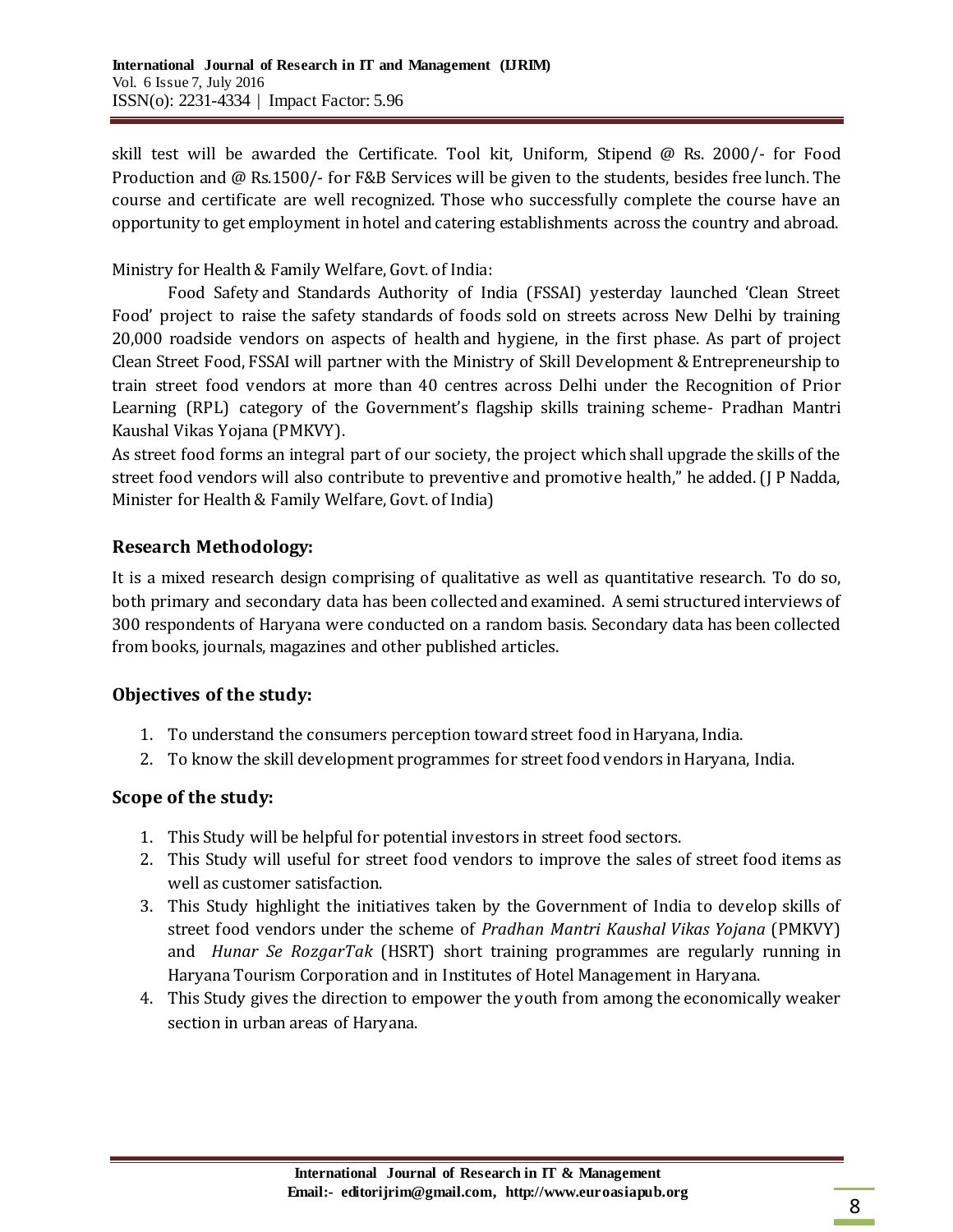#### **Analysis &Interpretation:**

#### **Consumer Opinion towards Street Food**

#### **Table no. 1 Awareness of street food**

| Awareness of street food | No. of respondents | Percentage |
|--------------------------|--------------------|------------|
| Yes                      | 300                | 100 %      |
| N <sub>o</sub>           |                    | $0\%$      |
| Total                    | 300                | 100 %      |

Table no. 1 showing that all peoples are aware about street food,

#### **Figure: 2 Awareness of street food.**



**Figure No.2 showing that 100% of people are aware about street food.**

| Frequency   | No. of respondents | Percentage |
|-------------|--------------------|------------|
| Daily       | 51                 | ר ו        |
| Weekly      | 87                 | 29         |
| Monthly     | 99                 | 33         |
| Occatinally | 63                 | 21         |
| Total       | 300                | 100        |

#### **Table no.2 Frequency to eat street food**

Table no. 2 showing the large no. (33 %) of peoples eating street food monthly followed by, 29 % eating weekly, 21 % people eat food occatinally and 17 % of peoples eating street food daily.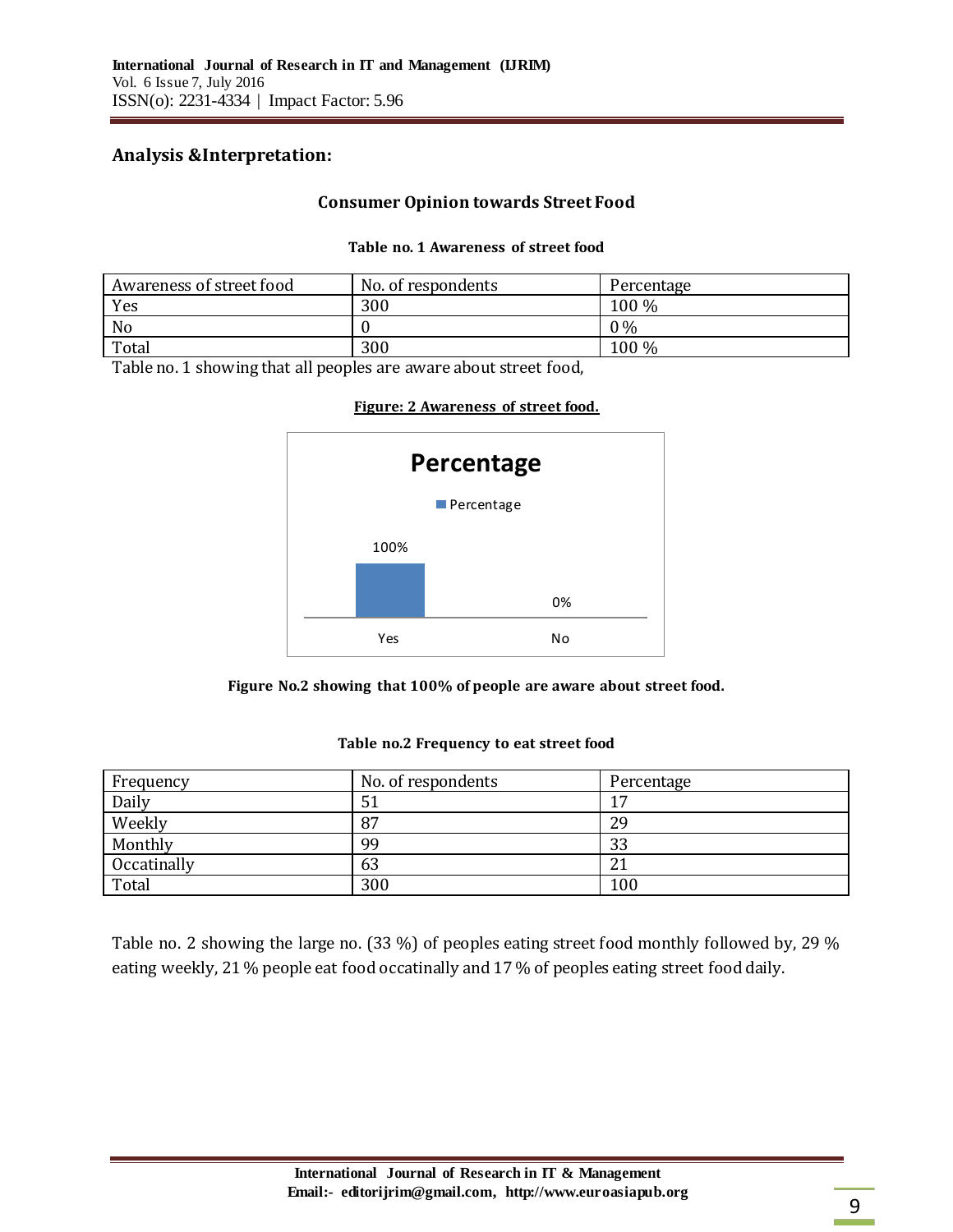

#### **Figure: 3 Frequency to eat street food**

#### **Figure no.3 showing different percentage of peoples eating street food monthly, weekly, occasionally. and daily**

| Tuble hold major reason to eat street look. |                            |            |  |  |  |
|---------------------------------------------|----------------------------|------------|--|--|--|
| <b>Factors</b>                              | Respondents  <br>No.<br>0f | Percentage |  |  |  |
|                                             | (Households)               |            |  |  |  |
| Taste                                       | 144                        | 48         |  |  |  |
| Quick preparation                           | 39                         | 13         |  |  |  |
| Low cost                                    | 87                         | 29         |  |  |  |
| When meet with friends& Relatives           | 69                         | 23         |  |  |  |
| Total                                       | 300                        | 100        |  |  |  |

#### **Table no.3 Major reason to eat street food:**

Table no. 3 indicating the classification for major reasons to eat street food in Haryana.



#### **Figure: 4 showing result of major reasons to eat street food**

In figure no.4 showing that there are large no. (48 percent) of peoples enjoys street food because of taste, 29 percent of people eat because of low cost, 23 percent of people enjoy street food with their friend relatives and only 13 percent peoples eat because it can be prepared& served quickly.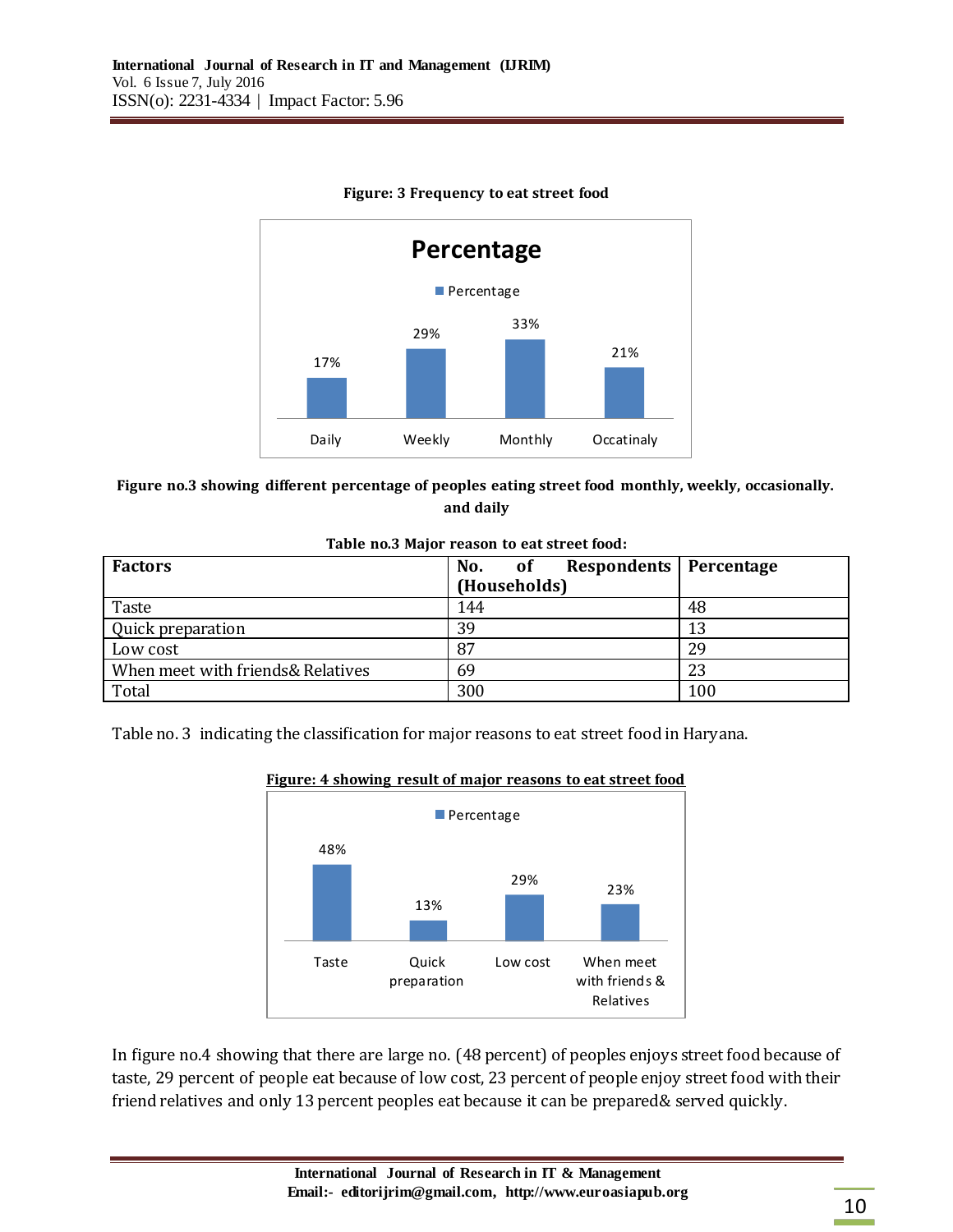| <b>Factors</b>     | No.<br><b>of</b> | Respondents   Percentage |     |
|--------------------|------------------|--------------------------|-----|
|                    | (Households)     |                          |     |
| No Hygiene Quality | 156              |                          | 52  |
| Much Spicy         | 81               |                          | 27  |
| No Nutrition Value | 63               |                          | 21  |
| Total              | 300              |                          | 100 |

**Table:4 Major reasons to avoid street food:**

Table no. 4 Showing the classification for major reasons to avoid street food in Haryana.



**Figure: 5 Showing result of major reasons to avoid street food**

In figure no. 5; showing that many people (52%) avoid street food because it's not hygienic, 27 percent of peoples do not eat street food because of their spicy taste, and 21% percent of peoples avoid street food due to lack of nutritional value.

# **Findings:**

.

- In Indian food service market street food is categorized under unorganized food service segment, its current market share of 70 percent with compound annual growth rate up to 10 percent. To do so, there are business opportunities as street food to start their own business for a reasonable investment, low overheads and little, if any specialist knowledge, skills or experience.
- Street food are popular in Haryana as 100 percent of peoples are found aware about street food.
- Large no. (33 %) of peoples eating street food monthly followed by, 29 % eating weekly, 21 % people eat food occasionally and 17 % of peoples eating street food daily.
- Many peoples of Haryana eating street food because is it very tasty with quick preparation at low cost. While few peoples have group influence they eat street food as treat given by friends and relatives.
- Street foods available in areas around residence of peoples, Bus Stands, Railway Stations, Around Schools, Colleges, Universities, Shopping Centers, Markets And Others Public Places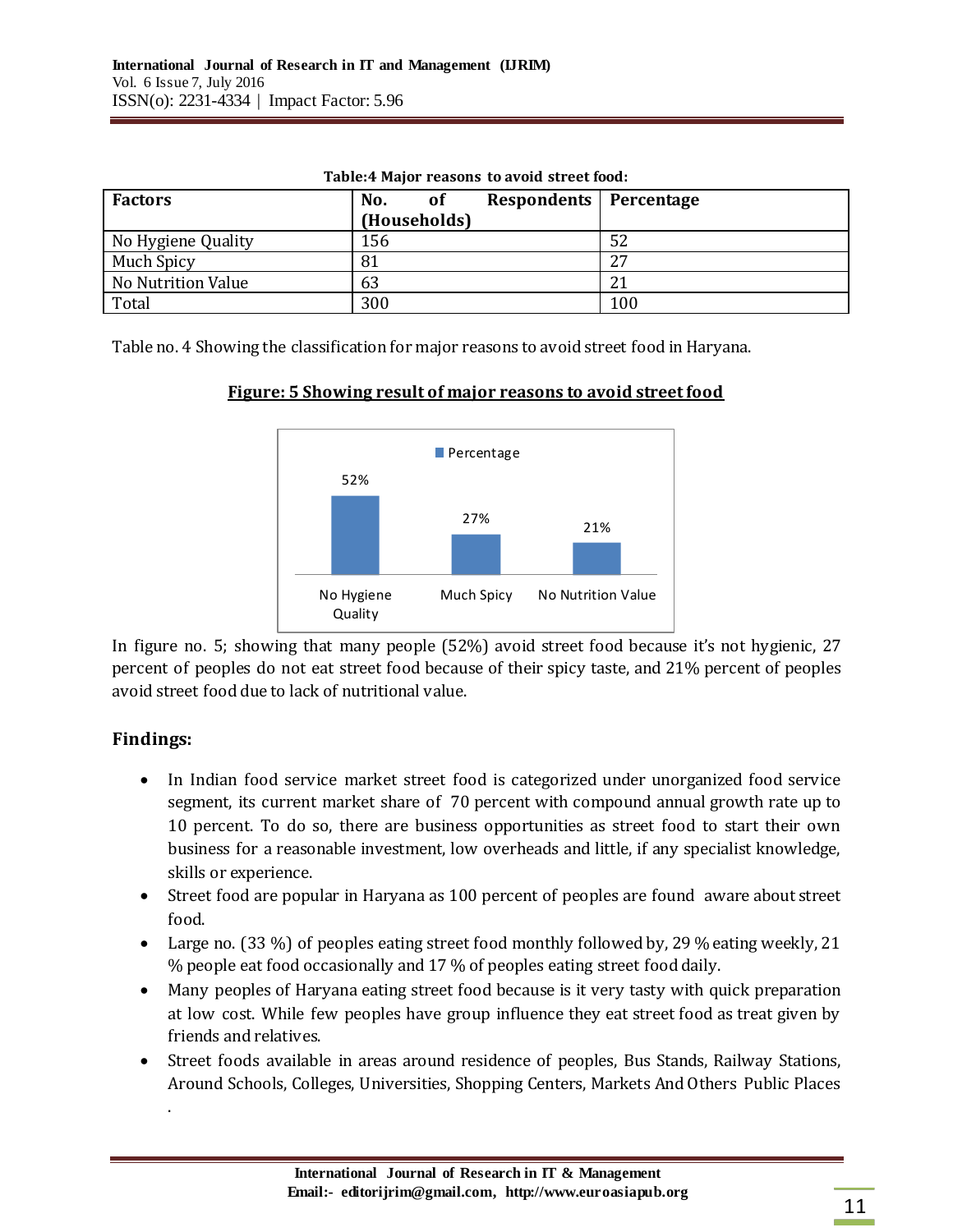- Few members of a family avoid street food because they feel it is not hygienic and do not have nutritional value-: they feel that it is not good for health because of very spicy.
- [Food Safety](http://www.business-standard.com/search?type=news&q=Food+Safety) and Standards Authority of India (FSSAI) launched 'Clean Street Food' project to raise the safety standards of foods sold on streets across New Delhi by training 20,000 roadside vendors on aspects of [health](http://www.business-standard.com/search?type=news&q=Health) and hygiene, in the first phase. As part of project Clean Street Food, [FSSAI](http://www.business-standard.com/search?type=news&q=Fssai) will partner with the Ministry of Skill Development & Entrepreneurship to train street food vendors.

## **Suggestions:**

How to improve the sale of street food:

- Selection of raw material should be carefully from reliable source or authorized distributors.
- Food preparation should be in hygienic condition and containing nutritional value.
- Food handlers should wear a uniform it may create positive impact on consumer perception as well as they need to maintain personal hygiene.
- Food handlers should participate in workshops on skill development, conducted by National Association of street vendors of India (NASVI).
- Food handler should acquire knowledge of food preparation and hygiene practices through *Hunar Se R ozgar Tak* (HSRT) learning programmes conducted by Haryana tourism and different Institute of Hotel Management of Haryana under Ministry of Tourism, Govt. of India.

## **References:**

- 1. Bharathi, S. (1995).Consumption of street foods by urban population and their microbiological safety.M.Sc.dissertation. A.N.G.R. Agricultural University,Hyderabad, India.
- 2. Bhaskar, J. Usman, M., Smitha, S. and Bhat, G.K. (2004).Bacteriological profile of street foods in Managlore.Indian J. of Medical Microbiology. 22(3)197.
- 3. Bhowmki SK (2005, May 28–June 4) Street vendors in Asia: a review. Econ Political Wkly, pp 2257–2264.
- 4. Bryan FL (1998), Risks of practices, procedures and processes that lead to outbreaks of food borne diseases. J Food Prot.,51(8),663–673.
- 5. Chandrashekar, U. (2001). A study on the selected street foods of Coimbatore. Indian J. of Nutrition and Dietetics. 38, 216.
- 6. Ekanem EO.(1998) The street food trade in Africa: safety and socio-environmental issues. Food Control.,9, 211–215.
- 7. Ghosh M, Wahi S, Kumar M, Ganguli A. (2007) Prevalence of enter toxigenic *Staphylococcus aureus* and *Shigella* spp. in some raw street vended Indian foods. Int J Environ Health Res., 17(2),151–157.